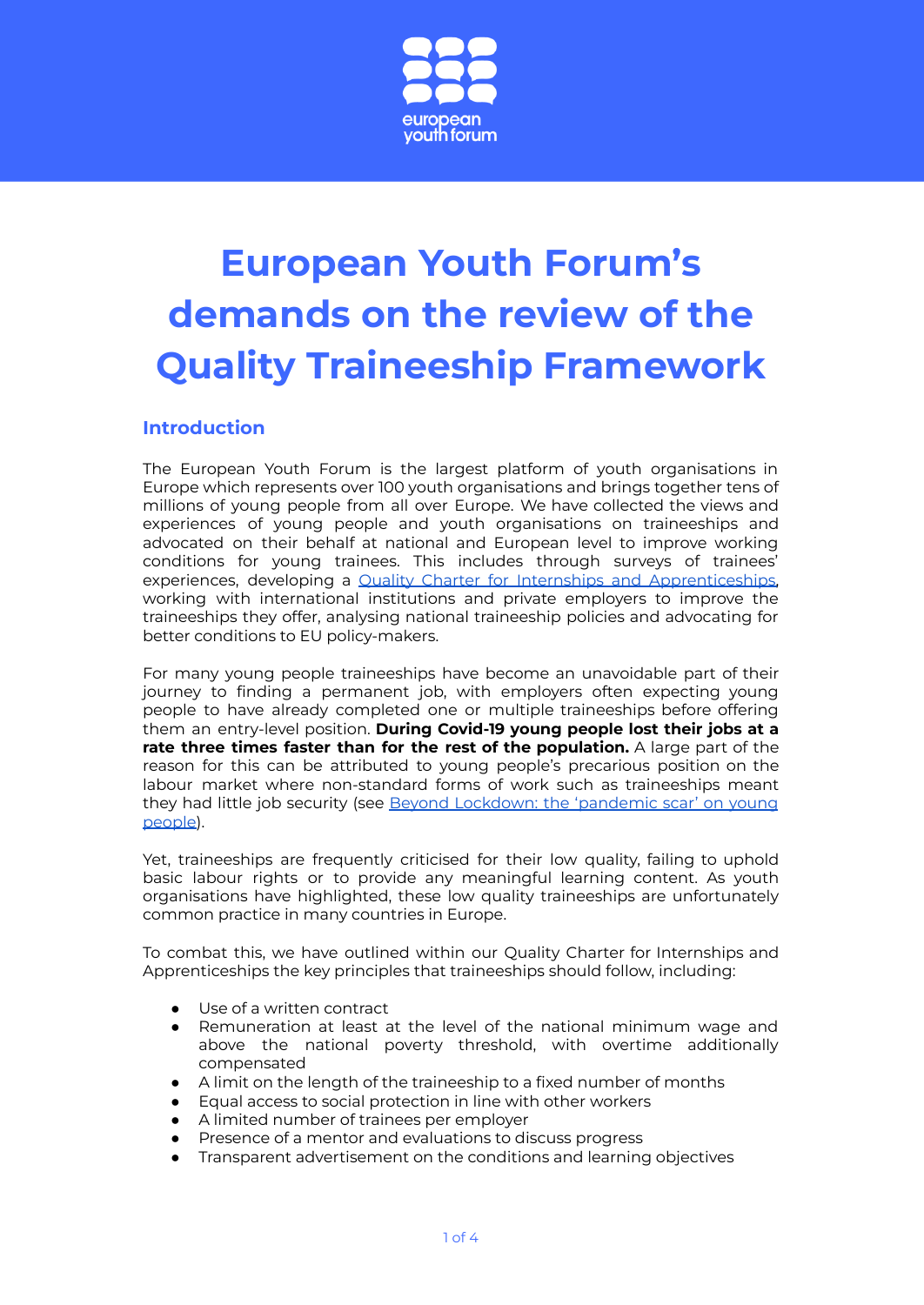Implementing these measures is crucial in order to provide opportunities where young people can have both financial security through fair pay for their work as well as quality training to develop their skills. These principles will also ensure that traineeships uphold rather than undermine young people's rights as set out in international human rights frameworks.

Without these measures, unpaid and low quality traineeships can have very damaging consequences on individual young people and the rest of society. They can place the young person in a very precarious position (i.e. no financial security, or access to social protection, no skills development), restrict career opportunities for those who cannot afford to work for free, and lead to the replacement of permanent jobs.

## **Assessment of the Quality Framework for Traineeships**

The current policy framework of the Quality Framework for Traineeships (QFT) requires updating to include key quality criteria which are lacking, especially on remuneration and access to social protection. Implementation of the QFT has also been weak in the EU, demonstrating the need for a directive rather than a recommendation. Our submission and recommendations are based on our recently published report, High Quality or Unpaid and Unregulated? Uncovering National Internship Policies in Europe, which examines traineeship policies across 7 Member States.

#### **Implementation of the QFT**

In our detailed examination of the 7 Member States, only **Romania** and **Croatia** show significant compliance with the QFT (**France** which we also examined has good quality policies, however these are for traineeships in education). In the case of **Romania**, large scale changes were made to their traineeship policies after the QFT was introduced, indicating its impact in that Member State.

On the other hand, in other Member States there has been only minimal impact or no impact whatsoever. In **Ireland** and **Austria**, traineeships are not defined in national legislation at all. Whilst in theory standard labour law (with regard to providing a written contract, access to social protection and minimum wage etc.) should apply, employers frequently circumvent these laws by arguing that their traineeships are learning opportunities rather than employment, despite the fact that young people are performing real work and that there is no guarantee that they will receive any training or mentorship. In **Germany**, traineeships can legally take place with no remuneration, no access to social protection and no learning opportunities if they are less than 3 months in duration (although those longer than 3 months are more strongly regulated).

#### **Access to remuneration and social protection**

The lack of remuneration and access to social protection in these Member States for traineeships can have a damaging impact. They undermine young people's right to fair remuneration and a good standard of living whilst also preventing young people from marginalised backgrounds from accessing career opportunities as they do not have the finances to work unpaid over a period of time. Research also suggests that unpaid traineeships are worse for young people's employment chances, with a literature review of 20 studies finding that "*Paid internship programmes are clearly associated with better post-programme outcomes* [for young people] *than are unpaid internship programmes.*" ([ILO](https://www.ilo.org/global/publications/books/WCMS_799773/lang--en/index.htm), page 45)

These arguments are echoed in the outcomes of our Collective [Complaint](https://www.youthforum.org/news/belgium-must-do-more-to-stop-unpaid-internships-rules-international-human-rights-body) against Belgium on unpaid [traineeships](https://www.youthforum.org/news/belgium-must-do-more-to-stop-unpaid-internships-rules-international-human-rights-body). The Committee for Social Rights found in their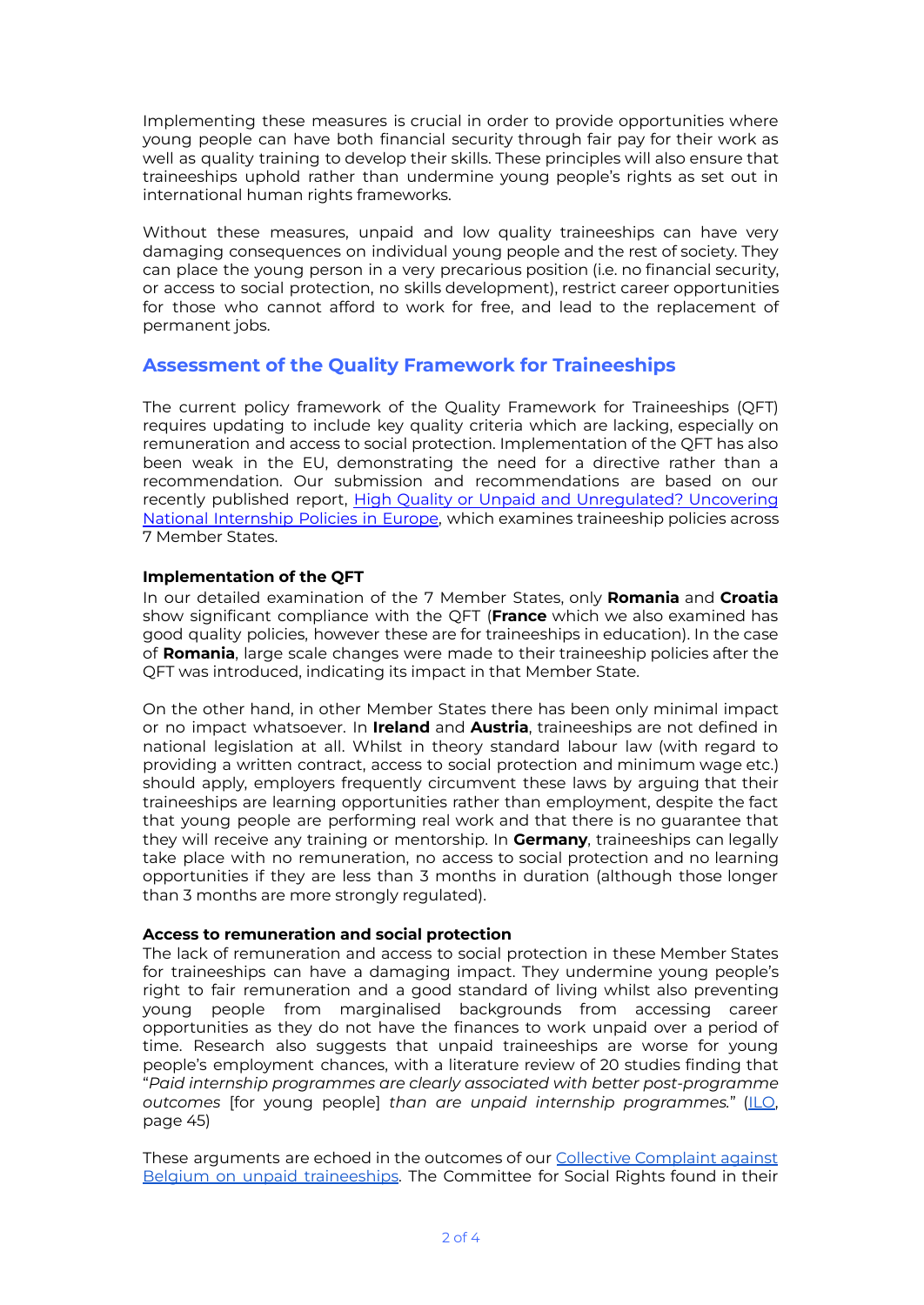[decision](https://hudoc.esc.coe.int/fre/#%7B%22sort%22:[%22ESCPublicationDate%20Descending%22],%22ESCDcIdentifier%22:[%22cc-150-2017-dmerits-en%22]%7D) on the merits that Belgium is in violation of Article 4.1 (right to fair remuneration) and Article E (non-discrimination) because of the practice of unpaid traineeships.

#### **Policy enforcement**

One of the key findings of the Committee was also on the lack of effective monitoring and inspections of traineeships by labour inspectorates in Belgium:

"...[the data] *cast serious doubts on the overall efficiency of the inspection and monitoring of internships in Belgium.*" (paragraph 147)

"...*it is important to note that, given that they are at a very early stage of their work lives, young interns might not be aware of their rights or might not want to take any legal action in case of abusive internships in order not to affect their potential for future employment in the labour market. Given this strong disincentive for young interns to take legal action and their possible lack of knowledge concerning their rights in the implementation of internship contracts, a proactive approach, apart from an efficient inspection service, by the relevant authorities may be necessary.*" (paragraph 145)

This analysis is supported by the findings of our report on national traineeship policies which demonstrated that traineeships which are in violation of national legislation often take place, with little action undertaken by national governments to address these exploitative practices. As indicated by the Committee of Social Rights young people are often unable to address illegal traineeship practices themselves, indicating a need by labour inspectorates to take a more proactive approach.

#### **Impact of traineeships on permanent jobs**

Temporary employment among youth is very high in EU (48% for 15-24 year olds in 2021 - [Eurostat\)](https://appsso.eurostat.ec.europa.eu/nui/show.do?query=BOOKMARK_DS-160764_QID_E977C8A_UID_-3F171EB0&layout=TIME,C,X,0;GEO,L,Y,0;SEX,L,Z,0;AGE,L,Z,1;C_BIRTH,L,Z,2;UNIT,L,Z,3;INDICATORS,C,Z,4;&zSelection=DS-160764SEX,T;DS-160764INDICATORS,OBS_FLAG;DS-160764C_BIRTH,EU27_2020_FOR;DS-160764AGE,Y15-24;DS-160764UNIT,PC;&rankName1=C-BIRTH_1_2_-1_2&rankName2=UNIT_1_2_-1_2&rankName3=INDICATORS_1_2_-1_2&rankName4=SEX_1_2_-1_2&rankName5=AGE_1_2_-1_2&rankName6=TIME_1_0_0_0&rankName7=GEO_1_2_0_1&sortC=ASC_-1_FIRST&rStp=&cStp=&rDCh=&cDCh=&rDM=true&cDM=true&footnes=false&empty=false&wai=false&time_mode=NONE&time_most_recent=false&lang=EN&cfo=%23%23%23%2C%23%23%23.%23%23%23) demonstrating that it is difficult for youth to find permanent jobs and many interns report completing multiple internships before finding a job (21% of former trainees completed 4 or more traineeships according to the 2013 Eurobarometer survey). It is also commonplace for open labour market traineeship adverts to ask for young people to already have work experience and contain a list of expected work responsibilities, suggesting they are seeking trainees to already start performing work rather than providing a lear

Overall, our assessment suggests that a minority of Member States have regulations that uphold trainees' employment rights and training opportunities (and even in these Member States the policies could be improved for example by raising the level of remuneration). Others may have some protections in place, whilst leaving some gaps in their quality, and others may leave traineeships unregulated allowing for a grey area where young people are much more at risk of being exploited through low quality traineeships. This evidence suggests that implementation of the QFT is limited and significant quality issues remain unaddressed.

### **Recommendations**

The failures in traineeship policies across a number of EU Member States demonstrate the limitations of the QFT. These gaps allow for loopholes and exploitative policies at national level to continue. We therefore recommend the QFT to provide the following provisions:

● **Remuneration and social protection:** The QFT must be updated with the introduction of an EU Directive that includes a binding requirement for all